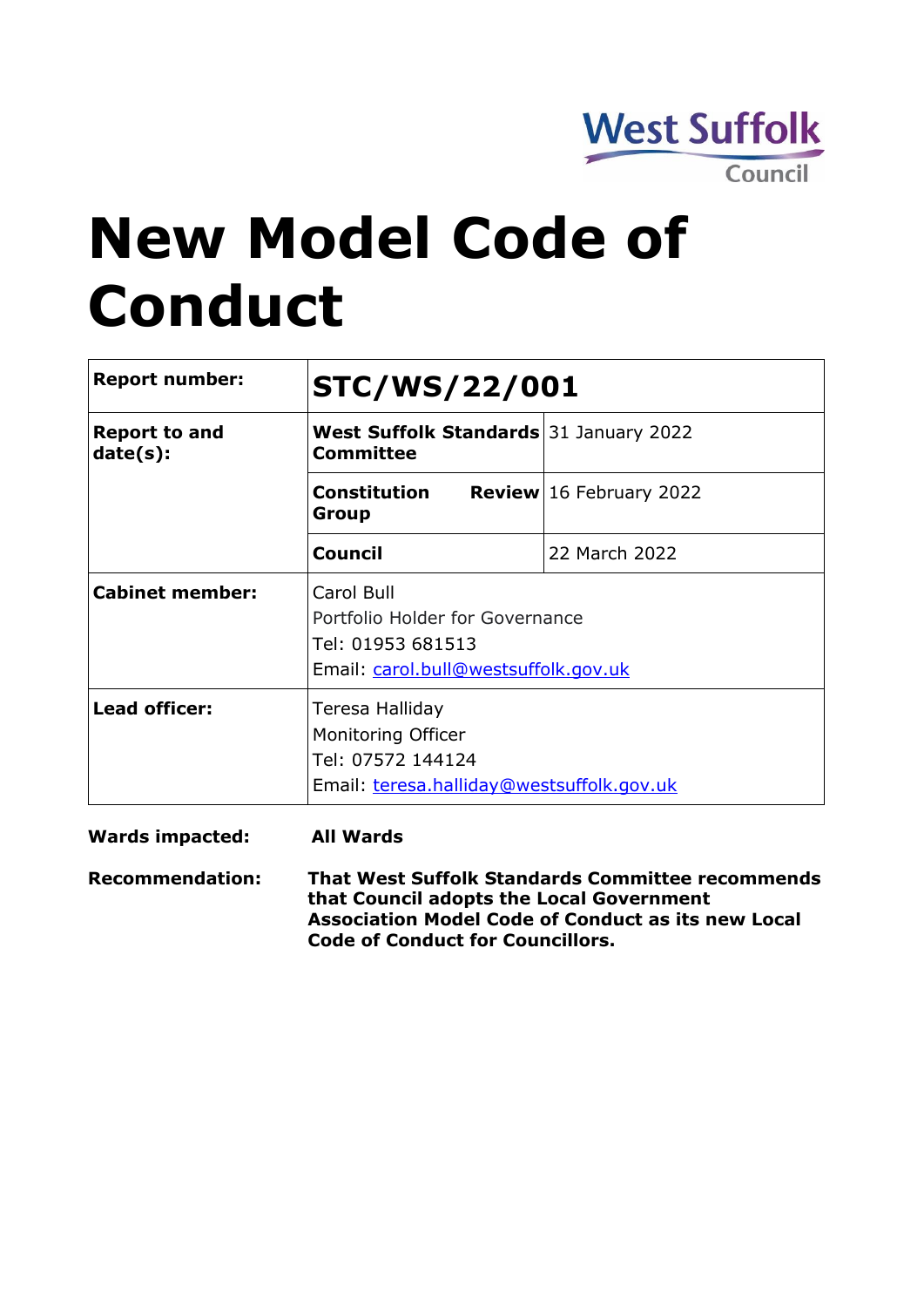## **1. Context to this report**

- 1.1 The Localism Act 2011 places a duty on every council to promote and maintain high standards of conduct by councillors and co-opted members of the authority and, in discharging that duty, adopt a code dealing with the conduct that is expected of those members when they are acting in that capacity. A Suffolk-wide local code of conduct was adopted by the Councils in 2012.
- 1.2 In January 2019, following extensive consultation the Committee on Standards in Public Life (CSPL) published a report following their review of local authority standards. This review concluded that a model code of conduct would create consistency across England and reflect the common expectations of the public regardless of geography or tier. It would reduce the potential for confusion among dual-hatted or triple-hatted councillors.
- 1.3 CSPL also considered that matters such as gifts and hospitality, social media use, and bullying and harassment had all increased in salience, and were perhaps not regularly reflected in local authority codes of conduct and a model code of conduct would help to ensure that they do so.
- 1.4 The report directed a series of recommendations to Government and to the local government sector. A key recommendation of the CSPL was directed to the Local Government Association (LGA) - "The Local Government Association should create an updated model code of conduct, in consultation with representative bodies of councillors and officers of all tiers of local government."
- 1.5 Consequently, the Local Government Association (LGA) Executive approved a Model Councillor Code of Conduct ('Code') in December 2020. The Model Code provides a template for councils to adopt in whole and/or with local amendments. During 2021, supplementary guidance was developed by the LGA, alongside sector experts and local authority representatives, to accompany the Code.
- 1.6 The Code (attached at Appendix A) contains much of the existing Suffolk Local Code of Conduct and provides welcome guidance to explain the rationale for the obligations and how councillors should follow them. The LGA has also published more extensive guidance that will assist councillors and the public in understanding the Code and what is included. This guidance is attached at Appendix B.
- 1.7 Moving forwards, the LGA have committed to undertake an annual review of the Code to ensure it continues to be fit-for-purpose, incorporating advances in technology, social media and changes in legislation.
- 1.8 The LGA will offer support, training and mediation to councils and councillors on the application of the Code and the National Association of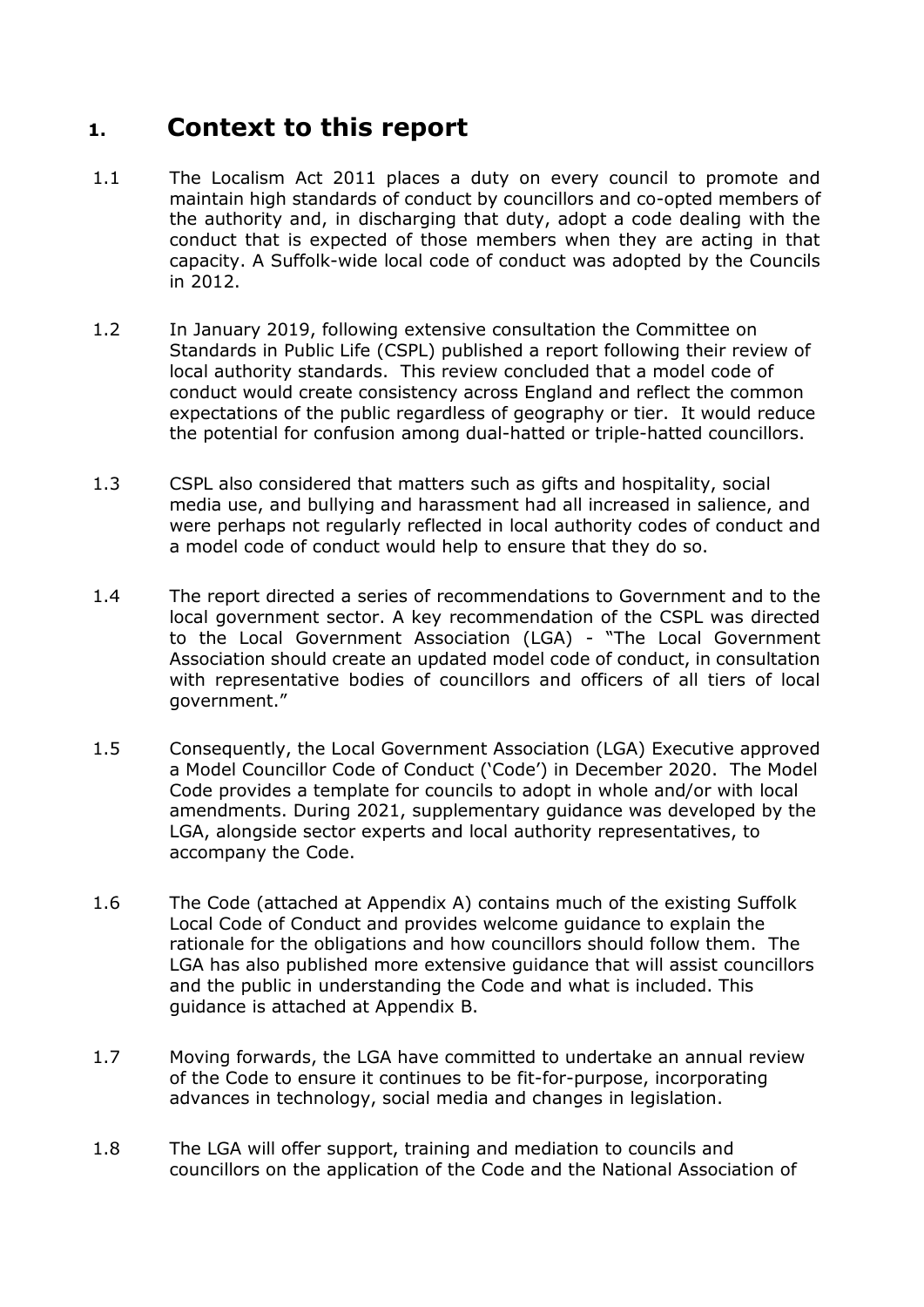Local Councils (NALC) and the county associations of local councils will be offering advice and support to town and parish councils.

- 1.9 As outlined above, the current Suffolk Local Code of Conduct has been adopted by Suffolk County Council, West Suffolk Council, Babergh and Mid Suffolk District Councils, Ipswich Borough Council, East Suffolk Council and the majority of Town and Parish Councils across Suffolk. The Suffolk Monitoring Officers group strongly recommends that there continues to be a Suffolk-wide code of conduct to enable clarity and consistency across the county and particularly across the tiers of local government where councillors represent more than one authority. The district council Monitoring Officer is responsible for investigating breaches of the code of conduct by Town and Parish Councillors across the whole district and the ability to apply a single code of conduct to all complaints is desirable. The Suffolk Association of Local Councils is also supportive of a Suffolk-wide code.
- 1.10 The purpose of this report is to outline the key differences in the new model Code before seeking endorsement of the LGA's model code of conduct and to resolve to recommend that the Model Code of Conduct be adopted by Full Council.

## **Application of the New Code**

- 1.11 The Code provides clarity that the requirements of the Code apply as soon as a councillor signs their declaration of acceptance of office or, in the case of a co-opted member, attends the first meeting, and continues to apply until a member ceases to be a councillor.
- 1.10 Additional clarification is also provided as to the types of interactions that amount to duties of a councillors' elected office and that would so be captured under the Code's remit and application – these are when a councillor is:
	- Acting in their capacity as a councillor and/or a representative of the council;
	- Claiming to act as a councillor and/or as a representative of the council;
	- Giving the impression of acting as a councillor or a representative of the council;
	- Referring publicly to their role as a councillor and using knowledge that could only be obtained in that role.
- 1.12 The Code also provides clear guidance as to the forms and type of communication that are within scope:
	- at face-to-face meetings;
	- online or telephone meetings;
	- in written communication;
	- in verbal and non-verbal communication;
	- in electronic and social media communication, posts, statements and comments.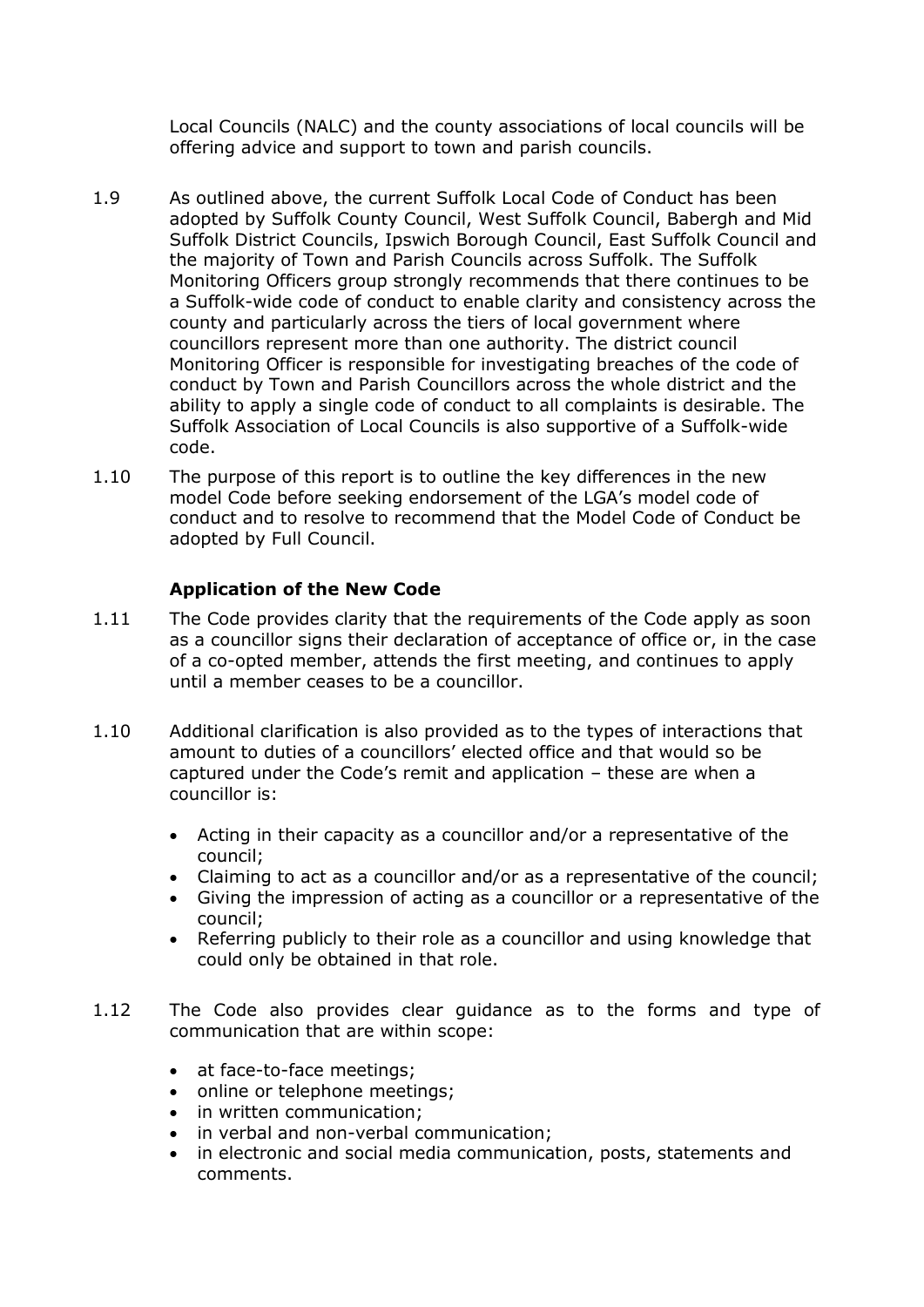1.13 There are new commitments to co-operate with any investigation, should a complaint be received, and to comply with any sanctions that may be imposed if a breach is proven. These are important to protect the integrity of the process.

## **Bullying, harassment and discrimination**

- 1.14 The new Code includes enhanced provisions relating to bullying, harassment and discrimination. The Code now includes a definition of bullying and harassment and makes it clear that online activity, for example posting on social media, is captured by the Code. The guidance notes which accompany the Code set out the types of behaviour which would constitute bullying or harassment.
- 1.15 The new Code now includes a requirement for Councillors to promote equalities, in accordance with the statutory duties imposed by the Equalities Act 2010, as well as avoiding any behaviour which would unlawfully discriminate against any person.

## **Confidentiality and Access to Information**

1.16 Specific requirements in relation to confidentiality and access to information have been incorporated. This clause sets out standards of conduct relating to the proper use of information by councillors.

#### **Gifts and Hospitality**

- 1.17 The provisions extend those set out in the Suffolk Code in two ways:
	- by specifically referencing a requirement to not accept gifts or hospitality that could give rise to real or substantive personal gain or a suspicion of influence; and
	- by placing a responsibility on councillors to register any significant gift or hospitality that has been offered but refused.
- 1.18 The new Code also increases the value of declarable gifts and hospitality from £25 to £50.

#### **Protecting the reputation of members and the local authority**

1.19 This section primarily relates to the registration and declaration of interests. Importantly the section references a separate Appendix 2 that, if adopted, would place additional requirements on councillors in certain circumstances.

> An example being where a matter arises (which is not a pecuniary interest) at a meeting and that matter directly relates to a financial interest or wellbeing of a relative or close friend of a councillor – extract below:

*8. Where a matter arises at a meeting which affects –*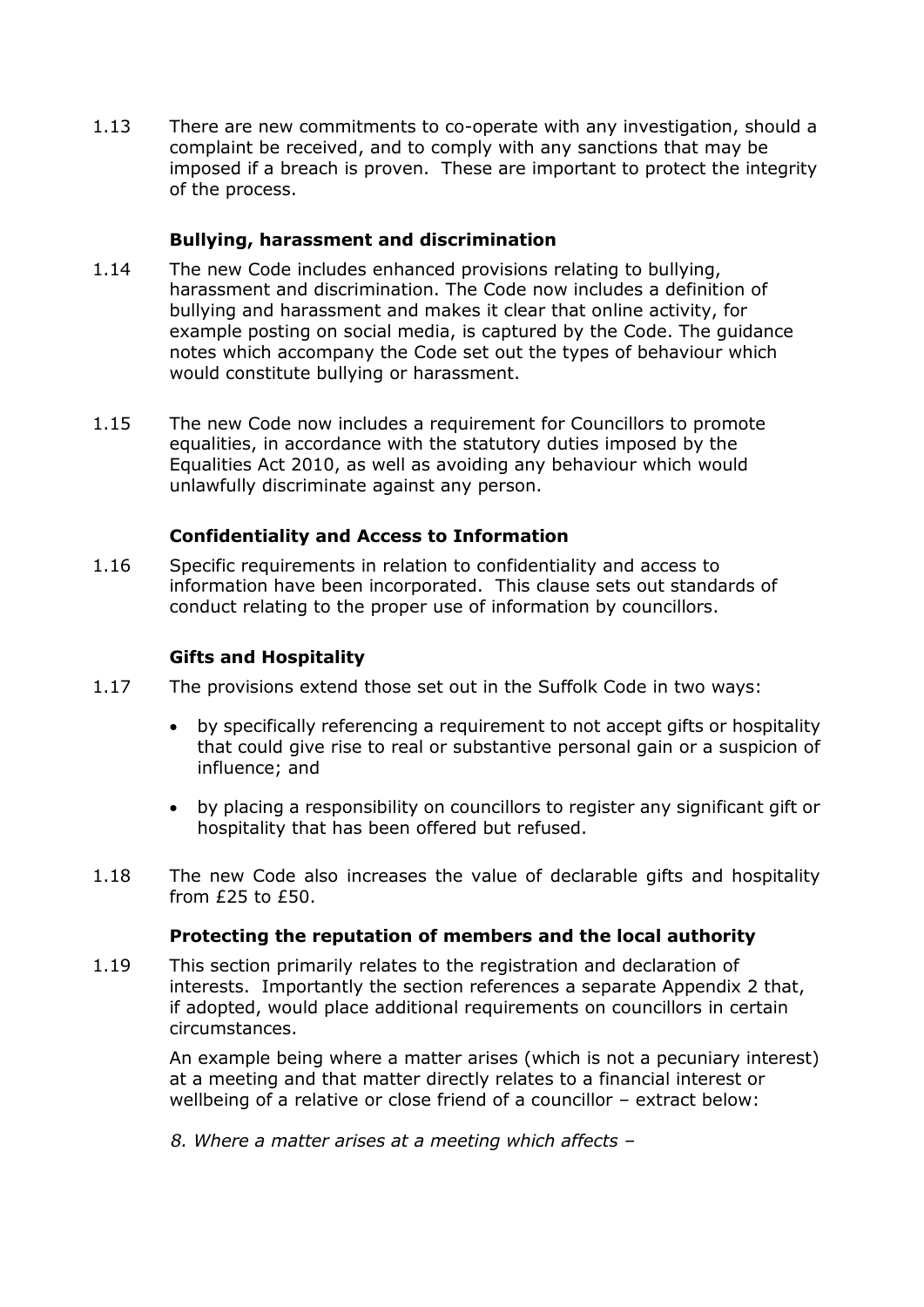*a. your own financial interest or well-being;* 

*b. a financial interest or well-being of a friend, relative, close associate; or* 

*c. a body included in those you need to declare under Disclosable Pecuniary Interests* 

*you must disclose the interest.*

## **Training**

1.20 A programme of training, based on LGA learning and guidance modules, will be coordinated by the Monitoring Officers within each council. Any opportunities for joint training will be taken, but it is recognised that authorities will be at different stages of their electoral cycles.

## **Procedure for Considering Complaints Alleging a Failure to Comply with the Code of Conduct**

1.21 It will continue to be for each local authority to follow its agreed procedures for managing complaints and deciding upon any action should it be concluded that there has been a breach of the Code.

## **Adoption of a new Code**

1.22 The new Model Code of Conduct will need to be adopted by Council. If the Committee is minded to recommend the LGA Code for adoption, a report will be presented to the March Council meeting. The new Code will be effective from the Annual Council meeting in May 2022 which will provide sufficient time for training to be rolled out to all Councillors.

## **2. Consultation and engagement undertaken**

- 2.1 The LGA undertook a range of consultation activities with various stakeholder groups during 2020 when preparing the new model code of conduct. Further information about the consultation process can be found at: [https://www.local.gov.uk/publications/lga-model-member-code](https://www.local.gov.uk/publications/lga-model-member-code-conduct-consultation-response-analysis-november-2020)[conduct-consultation-response-analysis-november-2020](https://www.local.gov.uk/publications/lga-model-member-code-conduct-consultation-response-analysis-november-2020)
- 2.2 The Council is not required to undertake formal public consultation before adopting its own code of conduct.
- 2.3 Informal consultation has been undertaken by the Monitoring Officer with West Suffolk Council Group Leaders and Cabinet Members; any feedback from this will be verbally reported to the meeting of the Standards Committee.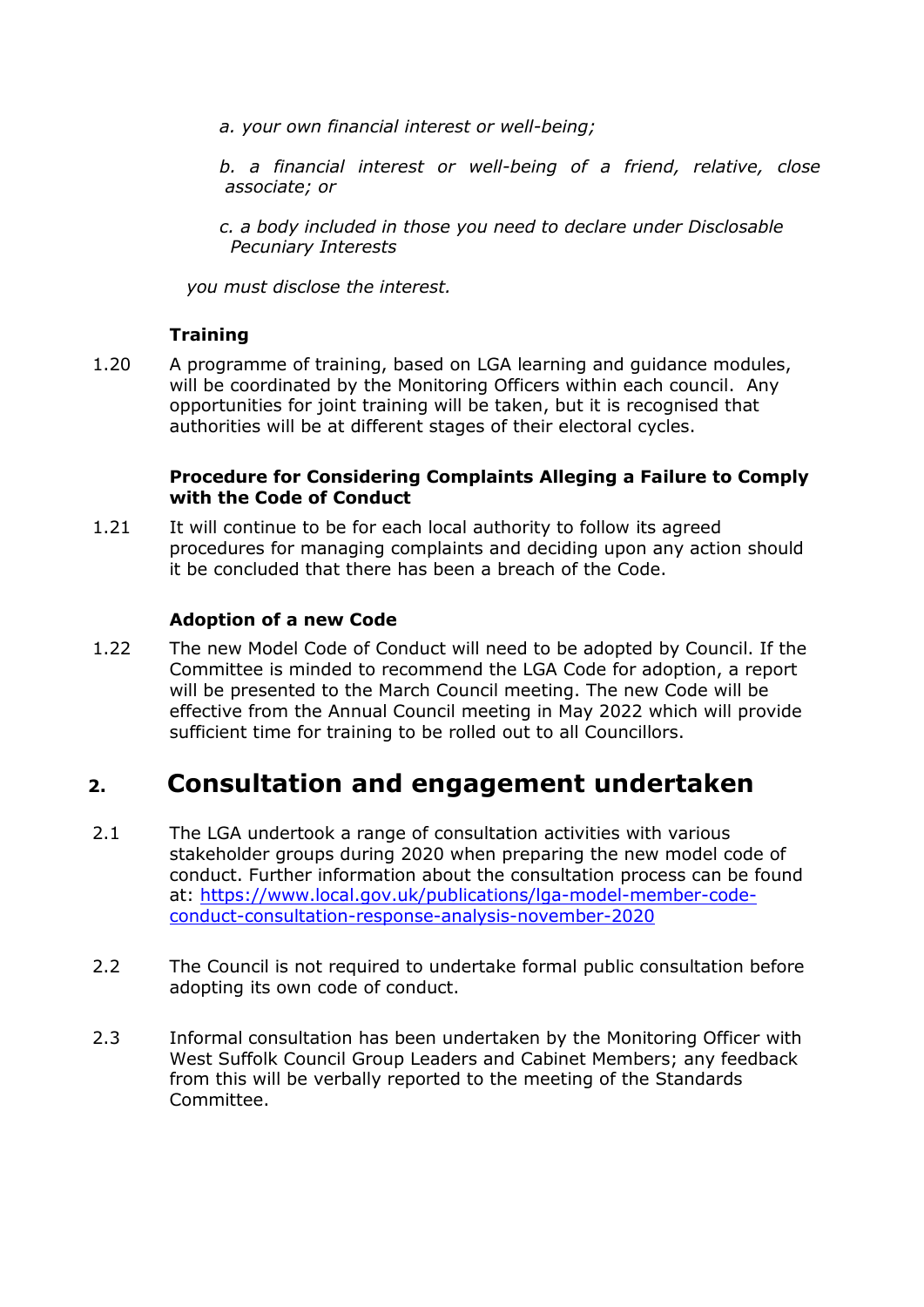# **3. Options considered**

- 3.1 The following options have been considered:
	- To retain the existing Suffolk Local Code of Conduct this option is not recommended as the new model code provides additional clarity, guidance and more up to date provisions for Councillor conduct.
	- To adopt an alternative form of local code of conduct this option is not recommended as the LGA model code reflects the legislative requirements and best practice based on the recommendations of the CSPL and therefore is the most appropriate code to adopt. It would also lead to possible inconsistencies with other authorities and Towns and parishes across Suffolk, which, as outlined at the start of this report could create confusion.
	- To adopt the new LGA Model Code of Conduct for Councillors this is the recommended option and other authorities across Suffolk are considering this proposal too.

## **4. Recommendation**

**To recommend that West Suffolk Council adopts the Local Government Association Model Code of Conduct as their new Local Code of Conduct for Councillors.**

# **5. Risks associated with the proposals**

5.1 Key risks are set out below:

|                   | . . |
|-------------------|-----|
| <b>STATISTICS</b> |     |
| I<br>۰.<br>٠      |     |

| 5.2 | <b>Risk Description</b>                                                                                                                                | Likelihood             | Impact            | <b>Mitigation Measures</b>                                                                                                                                    |
|-----|--------------------------------------------------------------------------------------------------------------------------------------------------------|------------------------|-------------------|---------------------------------------------------------------------------------------------------------------------------------------------------------------|
|     | That the Councils fail<br>to adopt a local code<br>of conduct and are<br>unable to fulfil their<br>statutory duty under<br>s.27 of the Localism<br>Act | 1 (Highly<br>unlikely) | $3$ (Bad)         | The Councils already have<br>an existing code of conduct<br>which would continue to be<br>in effect even if the new<br>model code was not<br>adopted.         |
|     | The code of conduct<br>adopted by the<br>Councils does not<br>promote high<br>standards of ethical<br>conduct.                                         | 1 (Highly<br>unlikely) | 2<br>(Noticeable) | Adopting the new model<br>code will ensure that the<br>Councils' code fulfils the<br>statutory duties placed on<br>the Councils to promote<br>ethical conduct |
|     | That Councillors are<br>not aware of the<br>new provisions and<br>inadvertently breach<br>the code of conduct                                          | 2 (Unlikely)           | $3$ (Bad)         | A programme of training<br>will be put in place for<br>councillors if the new local<br>code is adopted.                                                       |